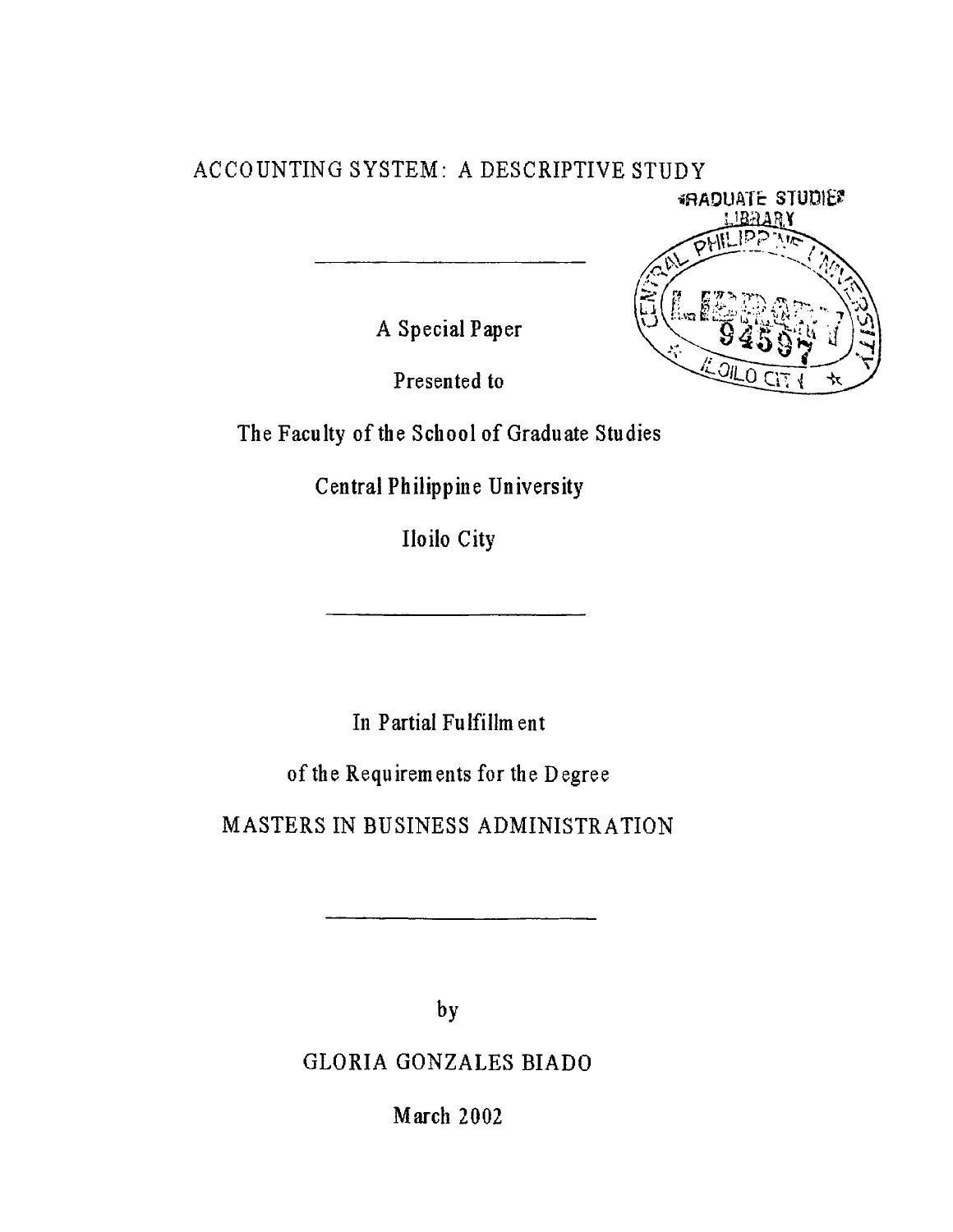#### **INTRODUCTION**

We are surrounded by systems. There are systems in transportation, the distribution of goods and services, education, manufacturing and almost every other human economic activity.

Lucas, in his book, *The Analysis*, *Design and Implementation of Information System,* stated that the system develop is a change agent in the firm. A great deal of satisfaction can come from implementing a system that substantially changes and improves the organization. He further explained that systems can often improve the working environment of their users as well as contributes to the firm's operations.<sup>1</sup>

I.T. Hawryszkiewycz, in his book, *Introduction to Systems Analysis and Design*, stated that it is necessary to set up the right procedures to ensure that all the organization's personnel have all the data needed for their work. To do this, there are 2 numerous things to be done. Equipment must be chosen and new procedures designed.

The following are the initial data from a newly registered corporation that awaits implementation of its accounting system.

## **ORGANIZATION**

On January 31, 2000, Jaybee Global Foods, Inc.\* was registered with the Securities and Exchange Commission. It was registered with the Bureau of Internal Revenue RDO No. 75 on February 21, 2000.

\* not the real Corporate name, to protect the existing Corporation

<sup>&</sup>lt;sup>1</sup> The Analysis, Design and Implementation of Information System, Henry C. Lucas Jr. 4<sup>th</sup> edition pp. 6 <sup>2</sup> I.T. Hawryszkiewycz, Introduction to Systems Analysis & Design, 2<sup>nd</sup> Edition pp. 7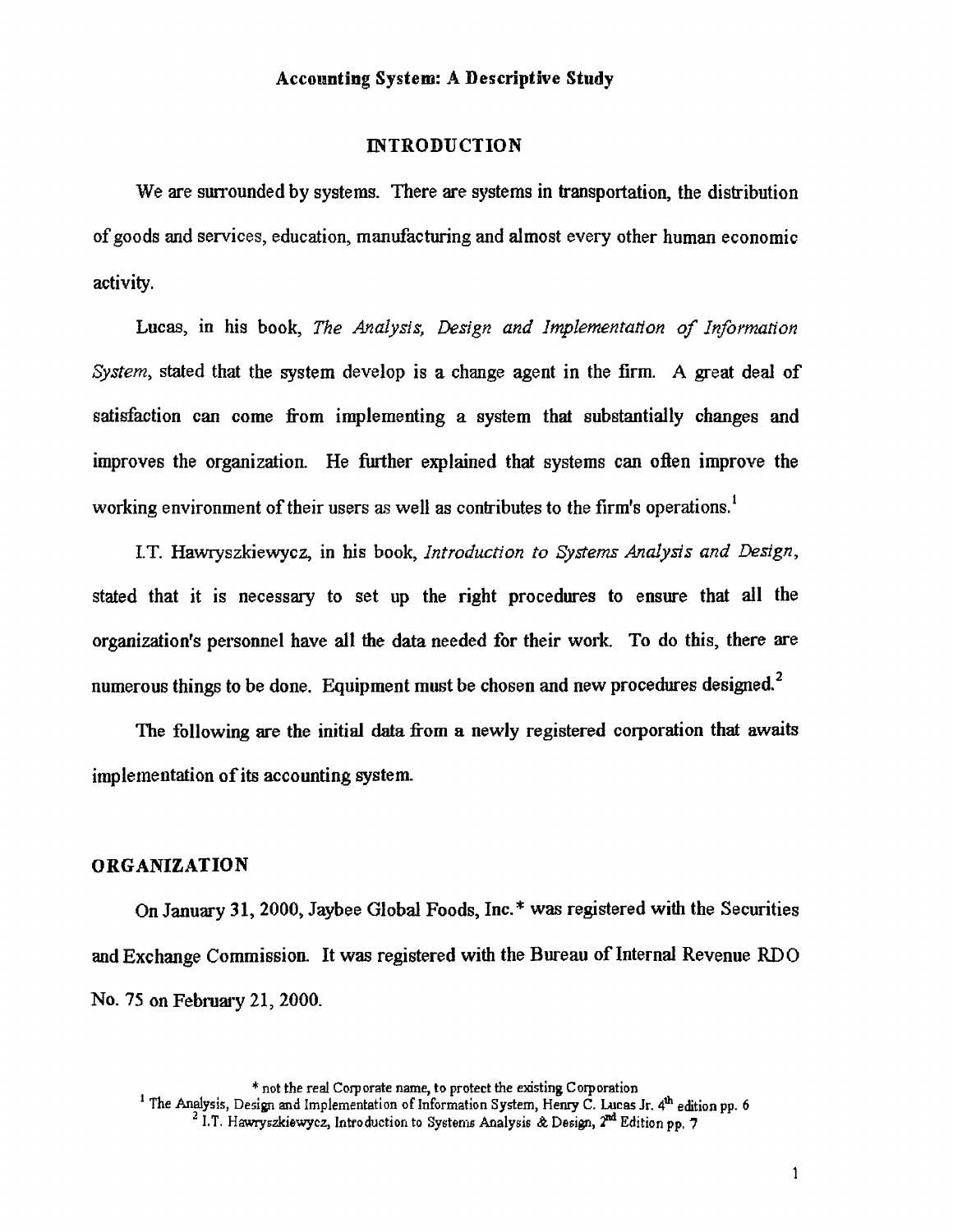The main office is located in a town around 48 kms. from Iloilo City. It opened branch and outlets in Iloilo City and after registering with the Bureau of Internal Revenue, RDO No. 74 on June 2, 2000.

## **PRIMARY PURPOSE**

The main purpose of the corporation is to engage in, conduct, and carry on the business of buying, selling, distributing marketing at wholesale and retail insofar as maybe permitted by law, all kinds of goods, commodities, wares and merchandise of every kind and description; to enter into all kinds of contracts from the export, import, purchase, acquisition, sale at wholesale or retail and other disposition for its own accounts as principal or in representative capacity as manufacturer's representative, merchandise broker, indenter, commission merchant, factors or agents, upon consignment of all kinds of goods, wares merchandise or products whether natural or artificial.

The Corporation was also organized to take over the marketing of meat produced by a local breeding farm. Before its incorporation and affiliate breeding Company functioned as a marketing company as well.

# **CAPITALIZATION**

Authorized capital stock of the corporation is P 20,000,000 divided into 20,000 shares with a par value of  $P$  1,000 per share.

As required by law at least 25% of the authorized capital stock has been subscribed, and at least 25% of the total subscription has been paid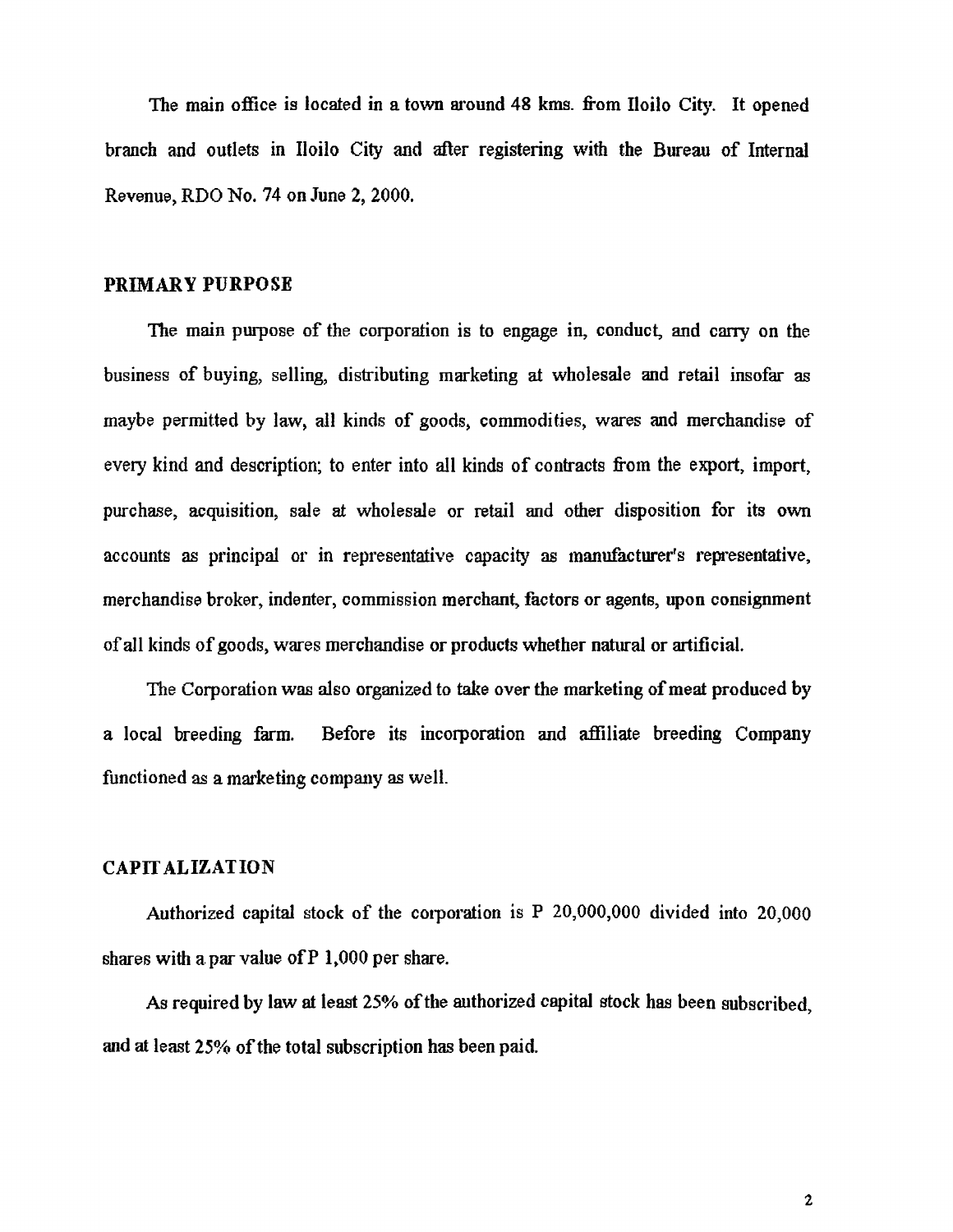Amount subscribed by five stockholders amounted to P 5,000,000 and paid up capital stock amounted to P 1,250,000

## **OTHER MATTERS**

The Corporations pays a monthly rent of P 80,000 per month. The contract of lease is for five years. It is three story building located within the district of Jaro, Iloilo City. It has an estimated floor area of 300 sq. m.

There are four sales girls that also serve as cashiers. Three personnel are assigned to package and deliver orders. The store sells assorted products, varying cuts of pork, beef and chicken. These are kept fresh by three freezers.

The corporation has a fully air-conditioned store, a telephone, a cash register machine, comfort rooms one for men and one for women.

The office occupying the second floor has one unit of air-condition, one unit of component, two units of telephone located at accounting division and administrative divisions, one fax machine, two units computers and one printer. Each personnel is provided with a table and a chair. Accounting department is separated from each other departments by wooden dividers.

As part of accounting control system, the company uses sales invoices to support sales and issues official receipts when customers pay their accounts. Delivery receipts are used as supporting documents for orders on accounts, and check voucher for payment of Company's expenses.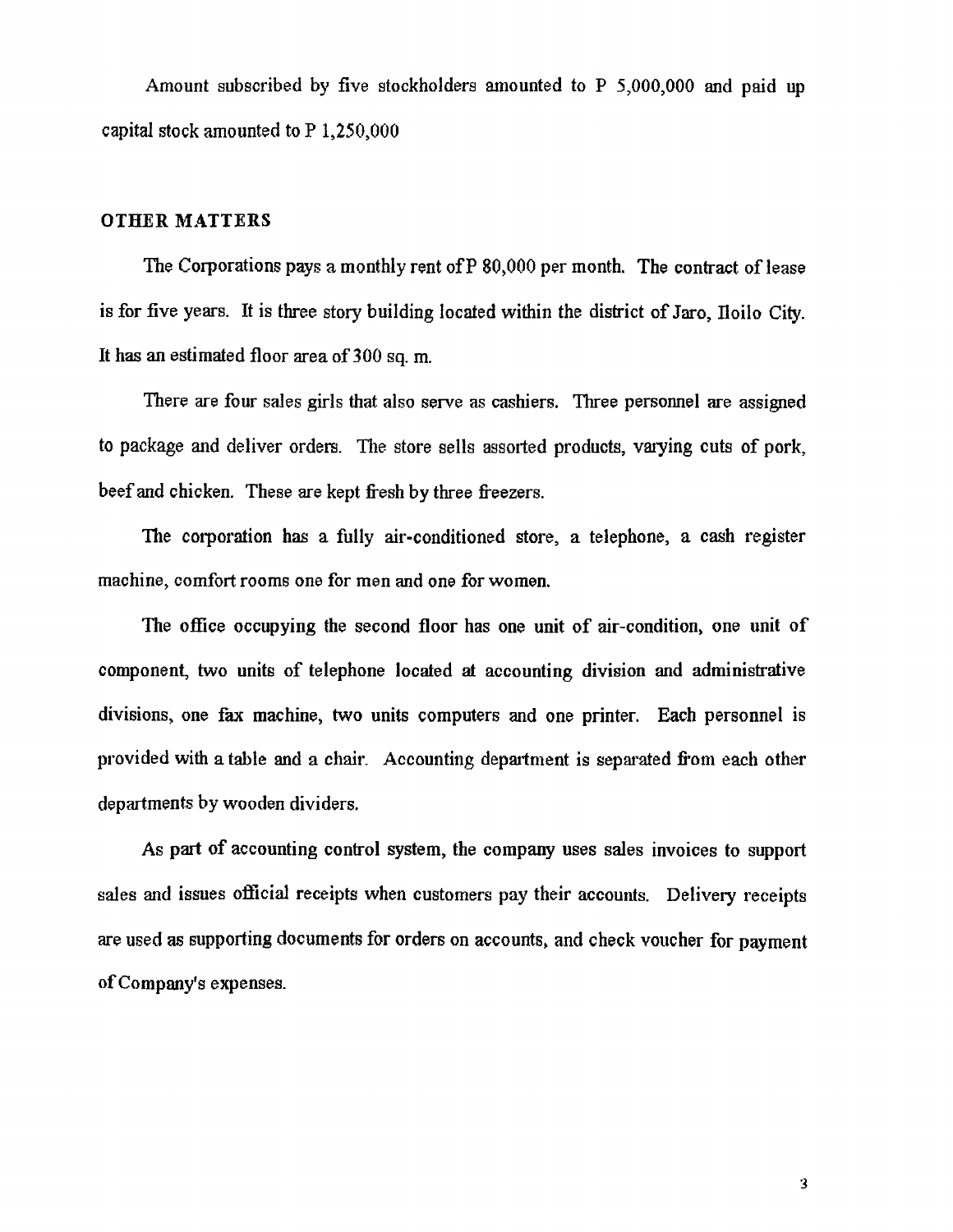For security purposes, the company avails of the services of three security guards. The company uses Bundy clock to record incoming and outgoing of personnel. A logbook is maintained for visitors.

# **DECISION TO PREPARE AN ACCOUNTING SYSTEM MANUAL**

The chief accountant approved the proposal to prepare an accounting system manual.